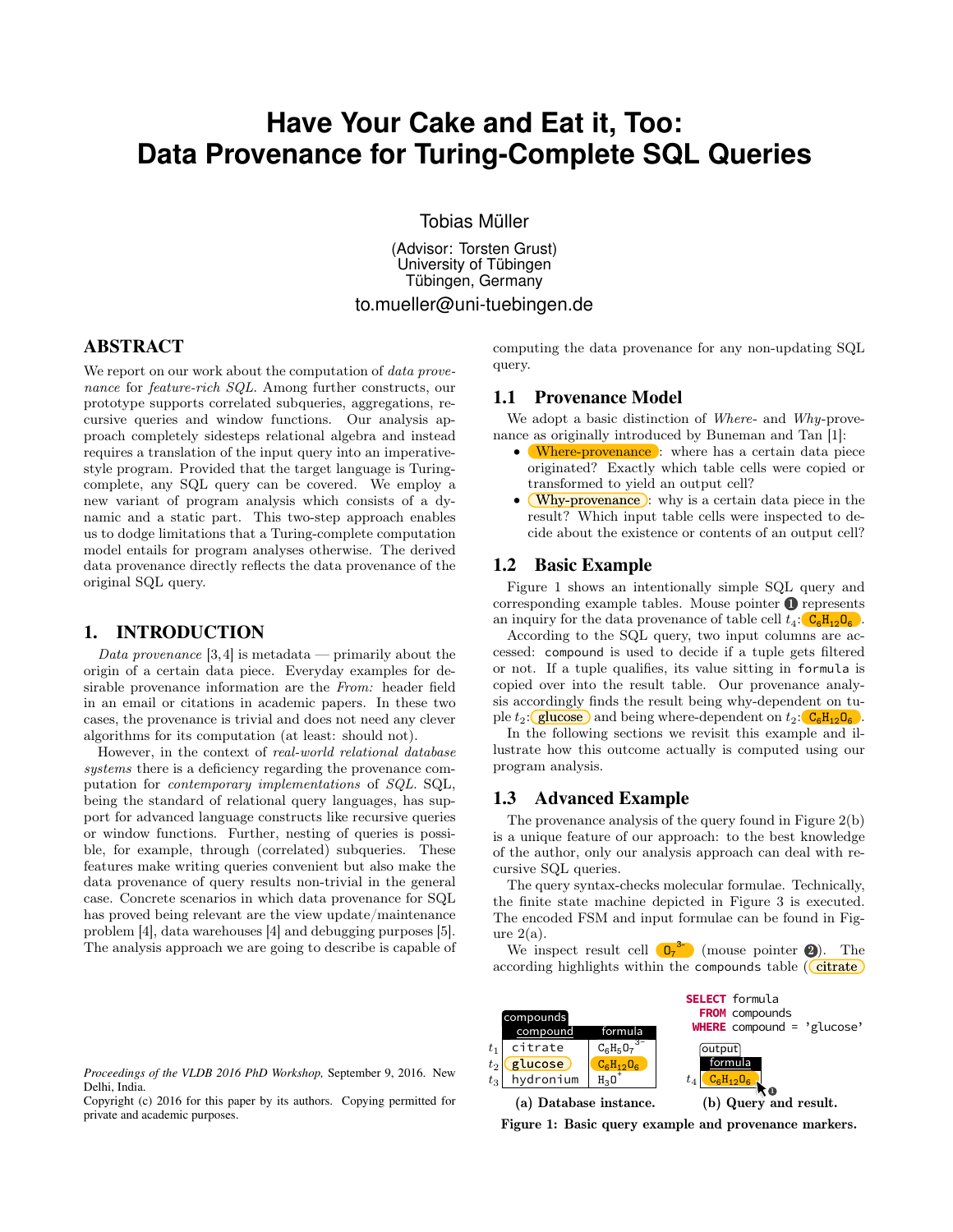and  $(C_6H_5O_7^{3-})$  show the same pattern as in the basic example of Section 1.2.

More interesting markers can be found within table fsm. The highlighted cells inside  $t_8$  and  $t_9$  indicate which state changes were triggered while parsing the first letters of the formula.

## 1.4 Analysis Overview



Figure 4 provides a graphical overview of our analysis approach. The actual provenance analysis happens within the dotted box. It requires the SQL query to be translated into imperative program code. For our prototype, we use a handcrafted SQL compiler. Contemporary database systems like HyPer [9] perform such translation internally.

[ 0 ..

The provenance analysis itself consists of two steps. At first, a dynamic analysis takes place which includes code instrumentation and execution. This step actually computes the same query result as a regular query processor would  $do.<sup>1</sup>$  As a side effect, two light-weight execution logs are written. They describe the execution flow during runtime and are a key element of this approach.

In our second step, a static analysis is carried out exploiting the runtime knowledge encoded within the logs. Our static analysis does absolutely no data processing. The data provenance is derived from program code and logs only. It is inspired by Program Slicing [2, 10].

In Section 3, all elements of our provenance analysis will be explained in deeper detail.

# 2. SQL COMPILATION

Figure 5 shows a simplified yet executable translation of the basic SQL query in Figure 1(b). Ignore the logging statements until the subsequent section.

The target language is kept minimal to just fit our needs: it can compute query results but has no support for I/O operations, for example. Due to space limitations and as the presented code fragment consists of well-known language elements we do not give a formal definition.



Figure 4: Overview of the two-step analysis.

You find the table compounds of Figure 1(a) represented as a data structure (list of dictionaries). The algorithm iterates over the input table (line 3) and if a tuple has qualified (line 5), its formula is appended to the result (line 7).

Please note that we combined input data (i.e. database instance) and the computation algorithm into one program. In the regular case, both of them are kept separate (refer to Figure 4).

# 3. PROVENANCE ANALYSIS

Before we get to the details of our approach, we shed some light on the theoretical limits of program analysis and the arising dilemma. The theorem of Rice is a result of computational theory. Cast informally, the theorem states that in the Turing-complete computation model only trivial questions about the behavior of a program can be answered. A sample trivial question would be: how many lines has the program? However, non-trivial properties of a program (such as data provenance) can only be adressed if the program actually is executed.

This gives rise to the following dilemma: to embrace a rich SQL dialect, we want to be Turing-complete (i.e., compute anything). Regarding program analysis, however, we want to avoid Turing completeness and its implications formulated in the theorem of Rice. The approach illustrated next allows us to have the cake and eat it, too. It allows us to stay in the Turing-complete computation model during runtime and to switch into a weaker computation model for provenance analysis.





(b) Recursive SQL query driving the FSM.

Figure 2: Advanced query example and provenance markers.

(c) Parsing trace.

<sup>&</sup>lt;sup>1</sup>As part of our future work, we seek to modify an existing database system and let it run the dynamic analysis simultaneously with query execution.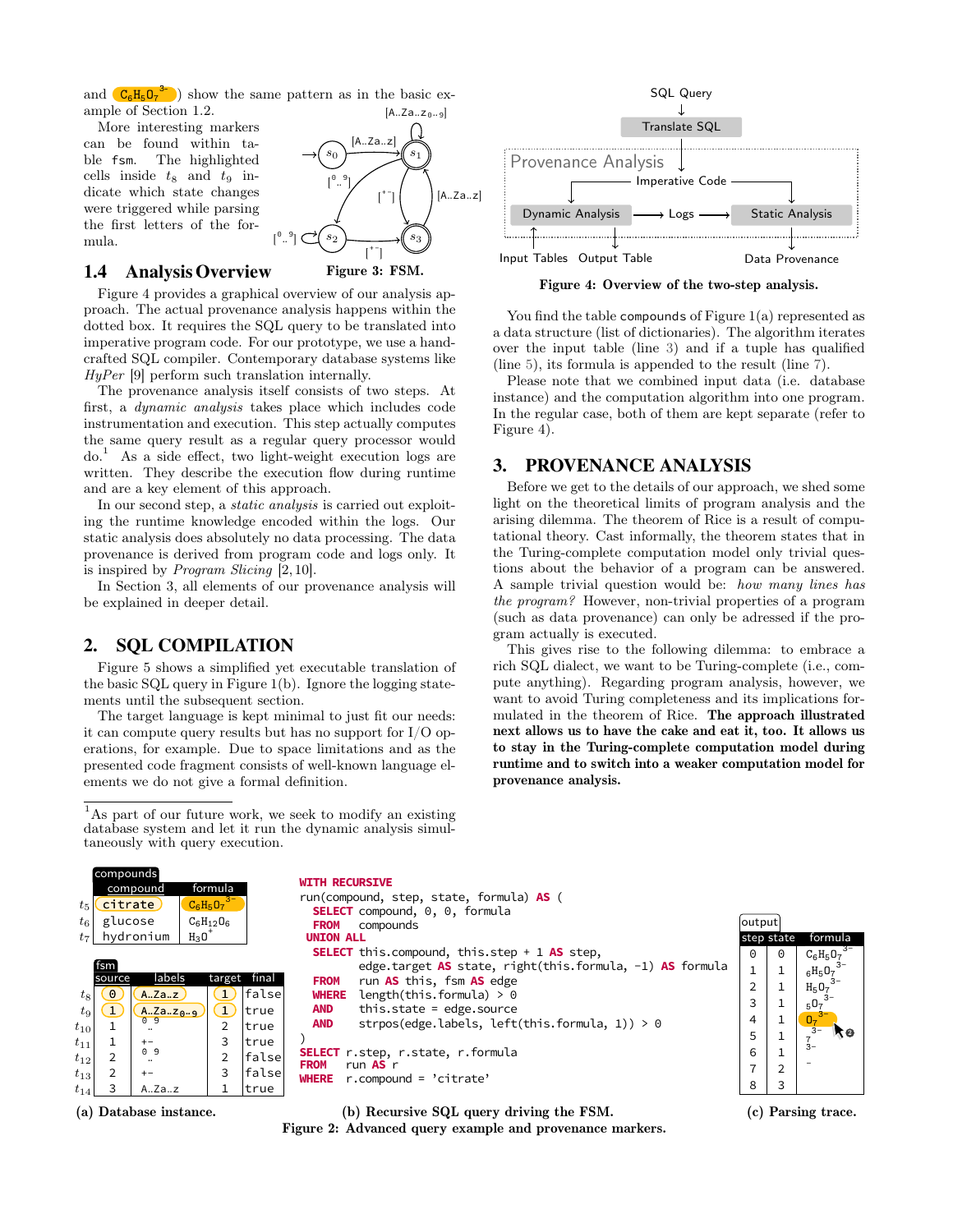

Figure 5: The translated and instrumented SQL query.

#### 3.1 Two-Step Program Analysis

To make this switch possible we run consecutive dynamic and static analyses (compare Figure 4).

During dynamic analysis, the behavior (*not:* result) of certain program statements is recorded in logs. For example, an **if**-statement can branch into the **then**- or the **else**-block. We record this (binary) decision. During static analysis, this makes the behavior of an **if**-statement predetermined. The **if** does no longer actively contribute to the computation and can be replaced by the according **then**- or **else**-branch.

When applying this record  $\mathcal B$  replace discipline for a relevant subset of a program's statements, we get an equivalent form of the original program computing the same result. But now, the computation model has been simplified and is open for running an exhaustive program analysis. In the remainder of this section we explain the two analysis steps in detail.

# 3.2 Dynamic Analysis

As motivated above, we aim to record the behavior of program statements during runtime. The following two logs are appended to:

- $log_{cf}$  (control flow): which/how often does a certain code branch get executed by **if** and **foreach**?
- $log_{ix}$  (indices): at which locations are elements inside lists/dictionaries accessed?

During runtime, these properties are available and can easily be recorded. We use the technique of code instrumentation to create the two logs.

For an instrumented example, see Figure 5. The instrumentation instructions are placed on the righthand side of the listing. The first argument of the  $put()$ -function is the type of log we want to append to. Its second argument is the actual value being logged. Figure 6 lists the according logs. These are written (and read) sequentially and do not need any further meta-data, keeping the logs small.

The logged data items are to be interpreted in the context of the (uninstrumented) source code. For example, the first entry of  $log_{cf}$  corresponds to the first control flow decision in the program at line 3. The **foreach** loop opened there can either execute its body (another time) or terminate and continue at the statement after line 11. We encode these decisions using Boolean values. The first **true** found in the log indicates that the body has been executed. The last **false** indicates that the **foreach** loop has exited. Similarly, an **if**-statement can decide between **then** (yields **true**) or **else** (yields **false**).

List/dictionary element accesses get logged in  $log_{ir}$ . Note that **foreach** and append implicitly use numeric indices to read/write from/into lists and need to be included. The idxOf() function retrieves the ordinal position of a list element.

| $log_{cf}$                                                                        | $log_{ir}$                                                                       |
|-----------------------------------------------------------------------------------|----------------------------------------------------------------------------------|
| $\langle$ true,<br>false,<br>true.<br>true.<br>true.<br>false.<br>false $\rangle$ | 60,<br>"compound",<br>1,<br>"compound",<br>"formula",<br>0,<br>2,<br>"compound") |
| Figure<br>6:<br>tents.                                                            | Log<br>con-                                                                      |

# 3.3 Static Analysis

Our static analysis does an abstract (value-less) interpretation of the uninstrumented source code. Instead of computing values, all input values are replaced by unique numeric identifiers. These pids are propagated during program interpretation and successively create a variable environment containing the data provenance information. Based on the basic query example of Figure 1 we present a simplified subset of our provenance derivation algorithm.

Figure 8 shows provenance inference rules denoted in operational semantics. The top STATEMENTS rule is the entry point for the interpretation. It takes the first statement s out of all statements ss to be interpreted. In general, interpretation of statements is triggered by the  $\Rightarrow$  symbol and leads to an update of the current variable environment Γ. The CF symbol represents the current data provenance for the control flow. The idea behind this is that reaching a certain code section depends on a number of branching decisions carried out by **if**/**else** statements. The dependencies for these decisions are collected in CF and propagated during program interpretation.

The numeric ids which represent a data provenance relationship are defined in Figure 7. There are the two kinds  $pid_e$  and  $pid_y$  which stand for Where- and Why-provenance, respectively. During analysis, these ids are created by the  $new()$ -function (for an example, see the LIT-STR rule). Initially, all *pids* are of the *Where*-type because any  $pid_e$  represents a certain value and a location of origin. During interpretation, they may be converted into Why-type using function  $\Upsilon$ .

The main data structure is  $P$ . It can represent any value of any type of our programming language. Its second component e is used for container types (i.e., lists/dictionaries) to store contained elements. The first component c is used for both, containers as well as atomic values (e.g., strings). It represents the provenance for that value itself. The logs  $log_{cf}$ and  $log_{ir}$  are read by the inference rules. See rules IF-TRUE and IF-FALSE, for example. The  $popf()$ -function reads and removes the first element of the according log.

The inference rules presented in Figure 8 are suitable to compute the data provenance of the basic query and finally yield the environment shown in Figure 9. As the

| $P := (c, e)$                                      | $l := any$ identifier                              |
|----------------------------------------------------|----------------------------------------------------|
| $c := \{pid_1, , pid_n\}$                          | $\gamma(P) := c$                                   |
| $pid \in \{1_e, 1_y, 2_e, 2_y, 3_e, 3_y, \ldots\}$ | $\epsilon(P) := e$                                 |
| $e := \{l_1 \mapsto P_1, , l_n \mapsto P_n\}$      | $\Upsilon(pids) := \{pid_y : pid_{e y} \in pids\}$ |

Figure 7: Data structures used in provenance computation.